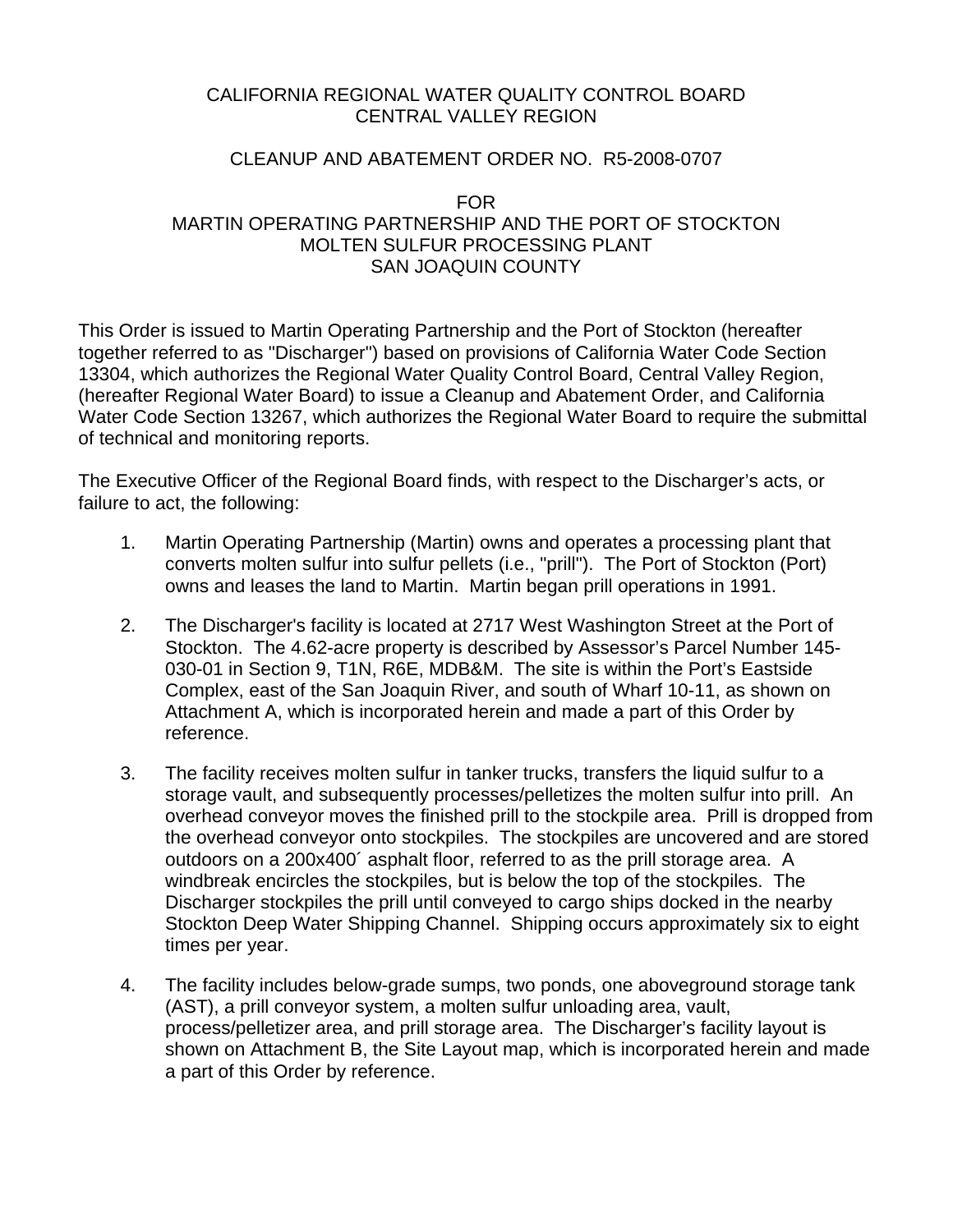- 5. Prill transport from the stockpiles to the docks is performed via an aboveground conveyor system. This conveyor system is owned and operated by others.
- 6. The prevailing winds are from the west and northwest.
- 7. The facility retains process water, leachate, and stormwater on site for reuse as quenching water in the prilling process. Due to acidic conditions caused by the contact of sulfur with water, the process water and leachate are pH-adjusted prior to reuse. The plant consumes 37,888 cubic feet (283,422 gallons) of water per month; a portion of which is obtained from stored rainwater and recycled/neutralized leachate. Water/leachate is contained in Hypalon-lined ponds or the AST located at the southern portion of the site, as shown on Attachment B.
- 8. The Discharger is enrolled under the State-Wide General Permit for Industrial Storm Water No. 97-03DWQ. The facility is not regulated by any waste discharge requirements.

## **IMPACTS TO GROUNDWATER AND SURFACE WATER**

- 9. The prill stockpiles are located outside and are exposed to precipitation during storm events. In addition, the piles contain some moisture after processing. After water contacts and interacts with the prill, an acidic leachate is formed that flows through a below grade system to a below grade chamber and sump. The leachate has a low pH, and high concentrations of sulfur, sulfate, specific conductance, and total dissolved solids (TDS). This leachate is collected and routed to on-site water treatment equipment where leachate is neutralized and then transported to the AST for eventual reuse in the prilling process.
- 10. During transfer to the wharf, sulfur may drift or spill from the conveyor system onto the earth. During storm events an acidic leachate is generated where stormwater contacts the prill on bare earth.
- 11. At the October 2004 Regional Water Board meeting, the Regional Water Board requested that staff inspect the Discharger's facility and determine if the facility is degrading waters of the state or if the facility poses a threat to water quality.
- 12. On 30 March 2005, staff inspected the facility, obtained field samples, and recorded observations. Staff noted ponded water in contact with sulfur piles within the stockpile area; sulfur on bare earth in contact with ponded rainwater; and evidence of sulfur in storm ditches and sumps (i.e., high concentrations of electrical conductivity and a low pH). The field sample results had the following concentrations: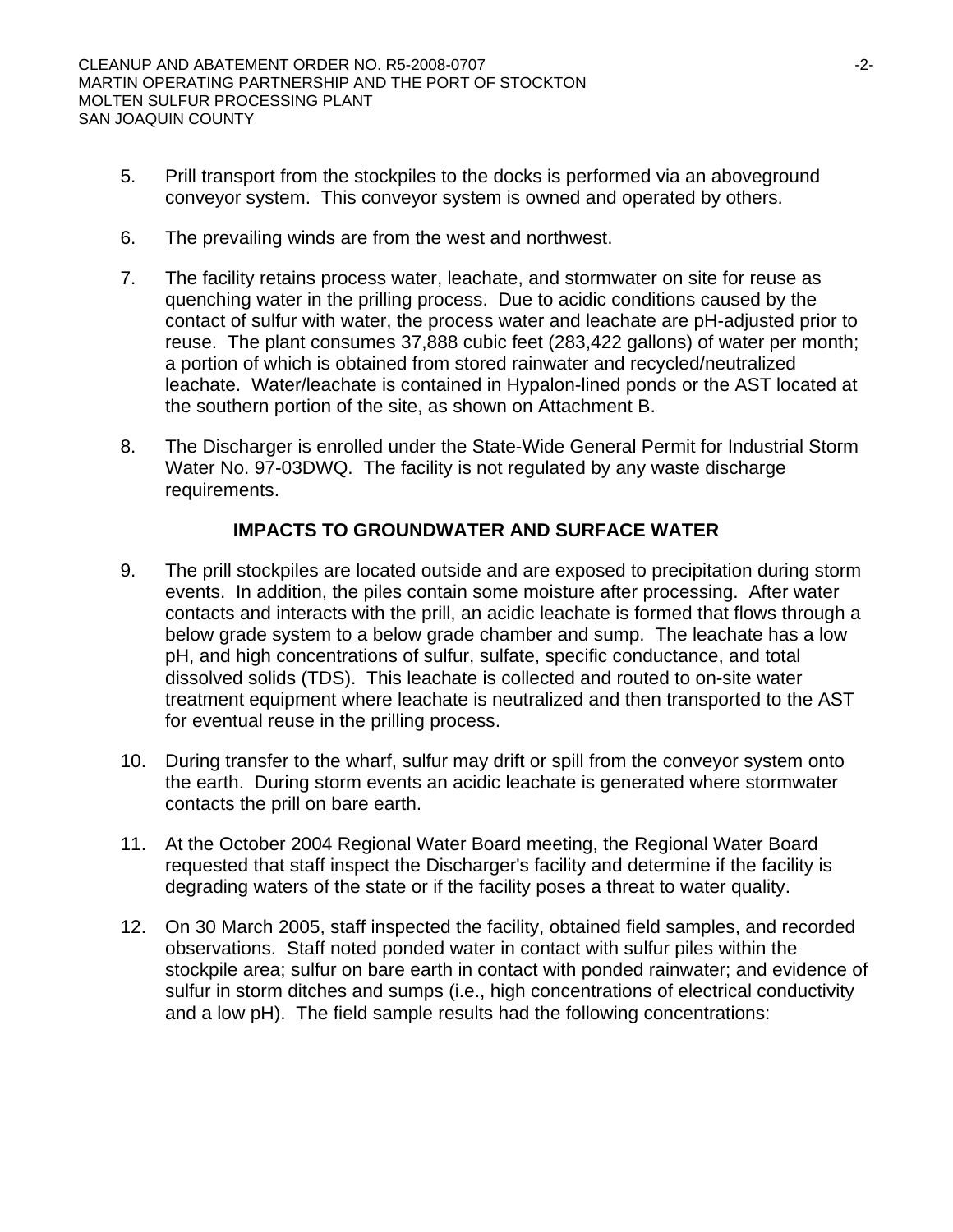| Location/Source                                                             | EC<br>(umbos/cm) | pH<br>(SU) |
|-----------------------------------------------------------------------------|------------------|------------|
| Ponded water adjacent to loading door at northeast side of stockpile area   | 3.900            | 3.5        |
| Ponded water on bare earth adjacent to the north side of the stockpile area | 18.000           | 2.1        |
| Ponded water to the southwest of the stockpile area                         | 3.000            | 2.6        |

- 13. An existing aboveground storage tank (AST), located adjacent to the Hypalon-lined ponds, has a 400,000-gallon storage capacity. During Regional Water Board staff's inspection on 1 December 2006, leachate with a pH of 1.5 SU was being discharged from the existing AST to ground.
- 14. Sulfur prill stockpiles are not adequately contained to protect waters of the State. Sulfur prill has been allowed to discharge outside the stockpile containment area to surrounding land and to come in contact with stormwater, ponded water, and surface drainage ditches, as documented in staff's inspections in March 2005, November 2006, and December 2006.
- 15. Based on the field test results, the low pH and high electrical conductivity are significantly greater than what would be expected from non-impacted stormwater. The results indicate sulfur-impacted water, and that the operations are impacting surface water and are a threat to groundwater.
- 16. A comparison between the groundwater monitoring data obtained in 1991 versus the data obtained in 2003 indicates that the shallow groundwater has been impacted. In 1991, four groundwater wells were installed (MW-1, MW-2, MW-3, and MW-4). Sulfate concentrations in 1991 ranged from 87 mg/L to 440 mg/L, and in 2003 ranged from 597 mg/L to 1780 mg/L. Samples collected in 2003 also had elevated concentration of electrical conductivity that ranged from 1,743 to 3,080 umhos/cm, and total dissolved solids (TDS) ranging from 1,310 to 2,512 mg/L. The discharge of sulfur at this facility has caused groundwater concentrations of sulfate to increase. The table below shows the changes over time to the sulfate concentration in shallow groundwater wells with respect to wells that were installed prior to the start of operations in 1991. Groundwater monitoring well MW-1 is sidegradient to the operations.

| Date             | <b>MW-1</b> | <b>MW-2</b>  | $MW-3$ | <b>MW-4</b>  |
|------------------|-------------|--------------|--------|--------------|
| 8 August 1991    | 410         | 87           | 400    | 440          |
| 23 June 2003     | 597         | 1780         | 1412   | 1478         |
| 15 November 2005 | 480         | 860          | 1200   | 1200         |
| 14 February 2007 | 450         | not analyzed | 1100   | not analyzed |
| 24 May 2007      | 410         | not analyzed | 1000   | not analyzed |
| 8 August 2007    | 470         | not analyzed | 1100   | not analyzed |

| Historical Sulfate Concentrations (milligrams/liter) |  |
|------------------------------------------------------|--|
|                                                      |  |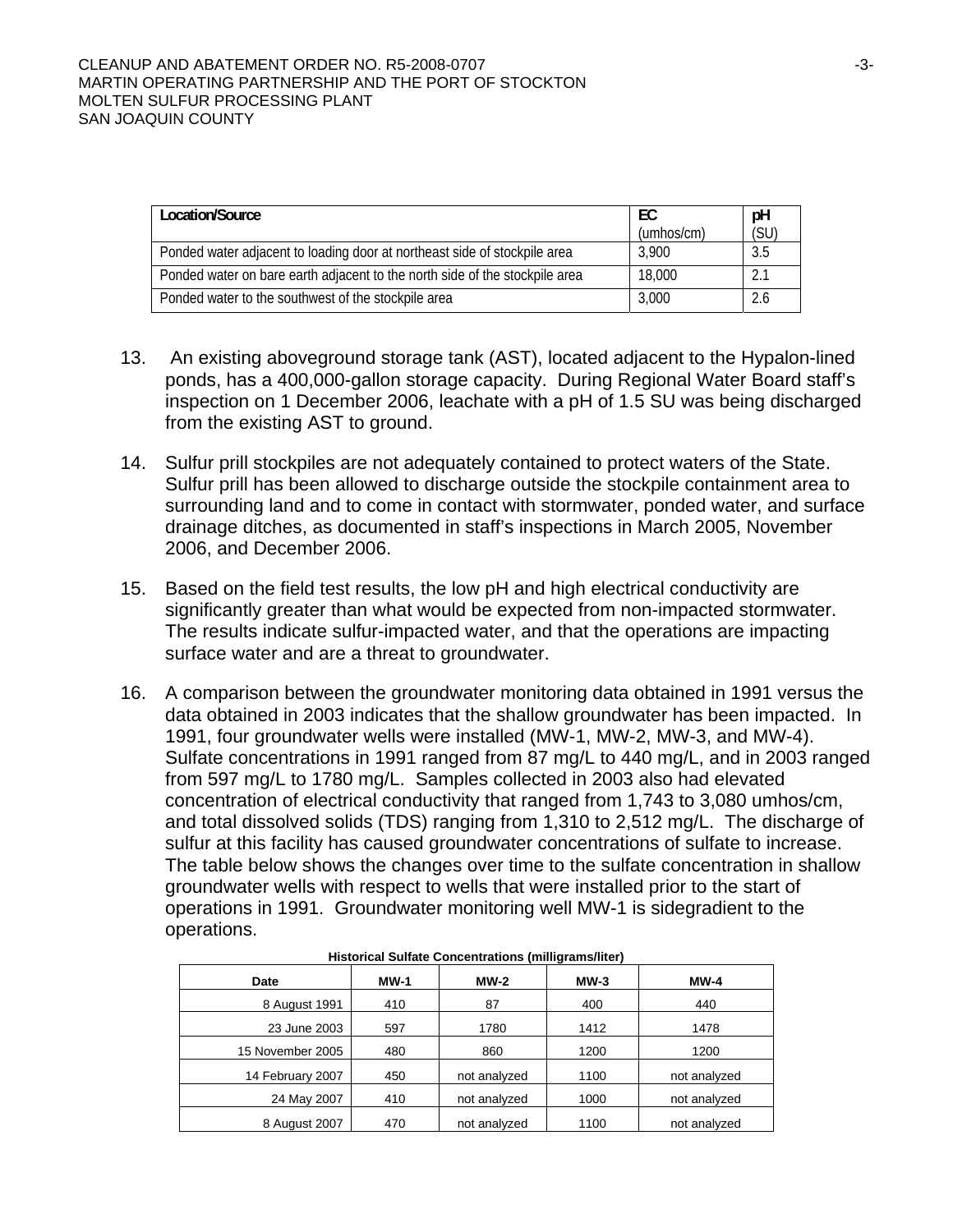- 17. In a 12 April 2005 letter, staff informed the Discharger that the inspection observations, inspection data, and the case file review supports the conclusion that the sulfur piles are not adequately contained to protect waters of the state and that the facility appears to have impacted groundwater. Further, staff required submittal of a groundwater investigation work plan by 1 June 2005. Following the completion of the investigation, a report and a feasibility study were due thereafter.
- 18. The information was not submitted, and therefore on 2 June 2005 the Regional Water Board required that the Discharger submit technical reports pursuant to California Water Code Section 13267. Further, the Discharger was required to submit a shortterm plan to manage sulfur in a manner that would prevent release outside the containment area or from the conveyance structures.
- 19. On 24 February 2006, the Discharger submitted a *Groundwater Investigation and Feasibility Study, Bulk Terminals Site* and recommended the installation and monitoring of additional groundwater wells. Subsequently, the Discharger installed eight groundwater monitoring wells into a lower sandy layer. The Discharger has monitored these new wells, has monitored two of the existing wells (installed in 1991), and has submitted three quarterly groundwater-monitoring reports (first, second, and third quarters of 2007). Attachment C shows the locations of all wells. The Discharger's 2006 investigation concluded that relatively elevated concentrations of total sulfur and sulfate are present in groundwater in the immediate vicinity of the site and in the general area of historical and current sulfur prill storage and operations.
- 20. On 1 August 2006, the Discharger submitted its sulfur management plan.
- 21. In a letter submitted 2 April 2008, the Discharger agreed to complete the following work to mitigate the impact of sulfur to surface water and groundwater:
	- a. Install a new concrete 481,000-gallon AST for storage of sulfur leachate;
	- b. On the east wall of the storage area, install a new wall to match existing east wall;
	- c. Install supports and 15-feet of netting (for windbreak) onto all four sides the stockpile area walls;
	- d. Relocate or remove the existing AST;
	- e. From the south area of the storage yard to the entrance road and the entire "bone yard" area, grade unpaved areas and place asphalt;
	- f. Epoxy coat all below-grade vaults, basins, and sumps; and
	- g. Remove the two Hypalon ponds from service and backfill the area.

# **REGULATORY CONSIDERATIONS**

22. The *Water Quality Control Plan Central Valley Region—Sacramento River and San Joaquin River Basins, Fourth Edition* (hereafter Basin Plan), designates beneficial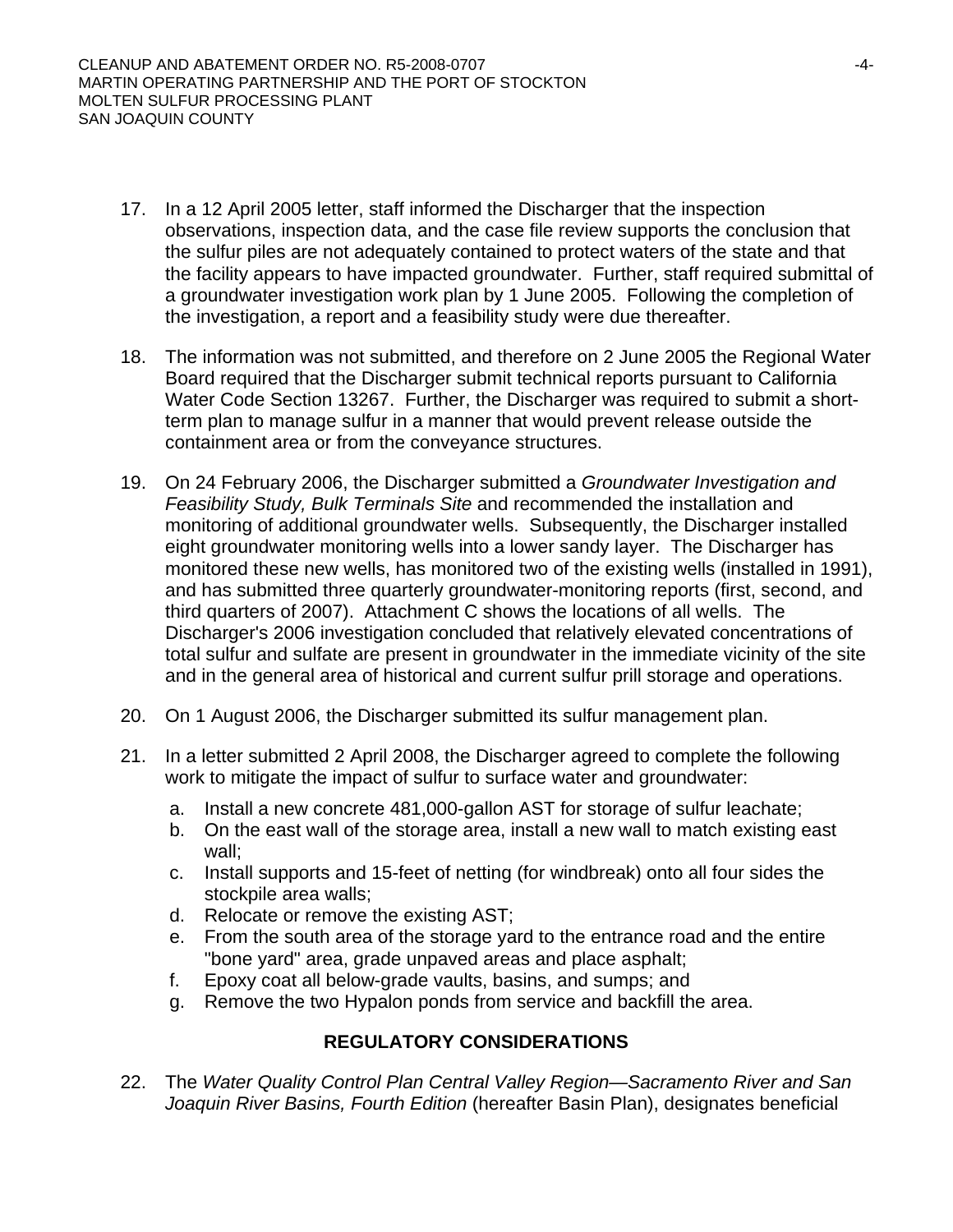uses, establishes water quality objectives, and contains implementation plans and policies for all waters of the Basin.

- 23. The facility is in the San Joaquin River in the Sacramento-San Joaquin River Delta (Hydrologic Area 544) of the Basin Plan. The beneficial uses of the Sacramento-San Joaquin River Delta, as specified in the Basin Plan, are municipal and domestic supply, agricultural supply, industrial power supply, contact and non-contact water recreation, warm and cold freshwater habitat, migration of aquatic species, aquatic habitat for reproduction and early development, wildlife habitat, and groundwater recharge.
- 24. The beneficial uses of underlying groundwater, as stated in the Basin Plan, are municipal and domestic supply, agricultural supply, industrial service supply, and industrial process supply.
- 25. Section 13304(a) of the California Water Code provides that: "*Any person who has discharged or discharges waste into the waters of this state in violation of any waste discharge requirement or other order or prohibition issued by a Regional Water Board or the state board, or who has caused or permitted, causes or permits, or threatens to cause or permit any waste to be discharged or deposited where it is, or probably will be, discharged into the waters of the state and creates, or threatens to create, a condition of pollution or nuisance, shall upon order of the Regional Water Board, clean up the waste or abate the effects of the waste, or, in the case of threatened pollution or nuisance, take other necessary remedial action, including, but not limited to, overseeing cleanup and abatement efforts. A cleanup and abatement order issued by the state board or a Regional Water Board may require the provision of, or payment for, uninterrupted replacement water service, which may include wellhead treatment, to each affected public water supplier or private well owner. Upon failure of any person to comply with the cleanup or abatement order, the Attorney General, at the request of the board, shall petition the superior court for that county for the issuance of an injunction requiring the person to comply with the order. In the suit, the court shall have jurisdiction to grant a prohibitory or mandatory injunction, either preliminary or permanent, as the facts may warrant*."
- 26. Section 13267(b)(1) of the California Water Code provides that: "*In conducting an investigation specified in subdivision (a), the regional board may require that any person who has discharged, discharges, or is suspected of having discharged or discharging, or who proposes to discharge waste within its region, or any citizen or domiciliary, or political agency or entity of this state who has discharged, discharges, or is suspected of having discharged or discharging, or who proposes to discharge, waste outside of its region that could affect the quality of waters within its region shall*  furnish, under penalty of perjury, technical or monitoring program reports which the *regional board requires. The burden, including costs, of these reports shall bear a reasonable relationship to the need for the report and the benefits to be obtained from the reports. In requiring those reports, the regional board shall provide the person*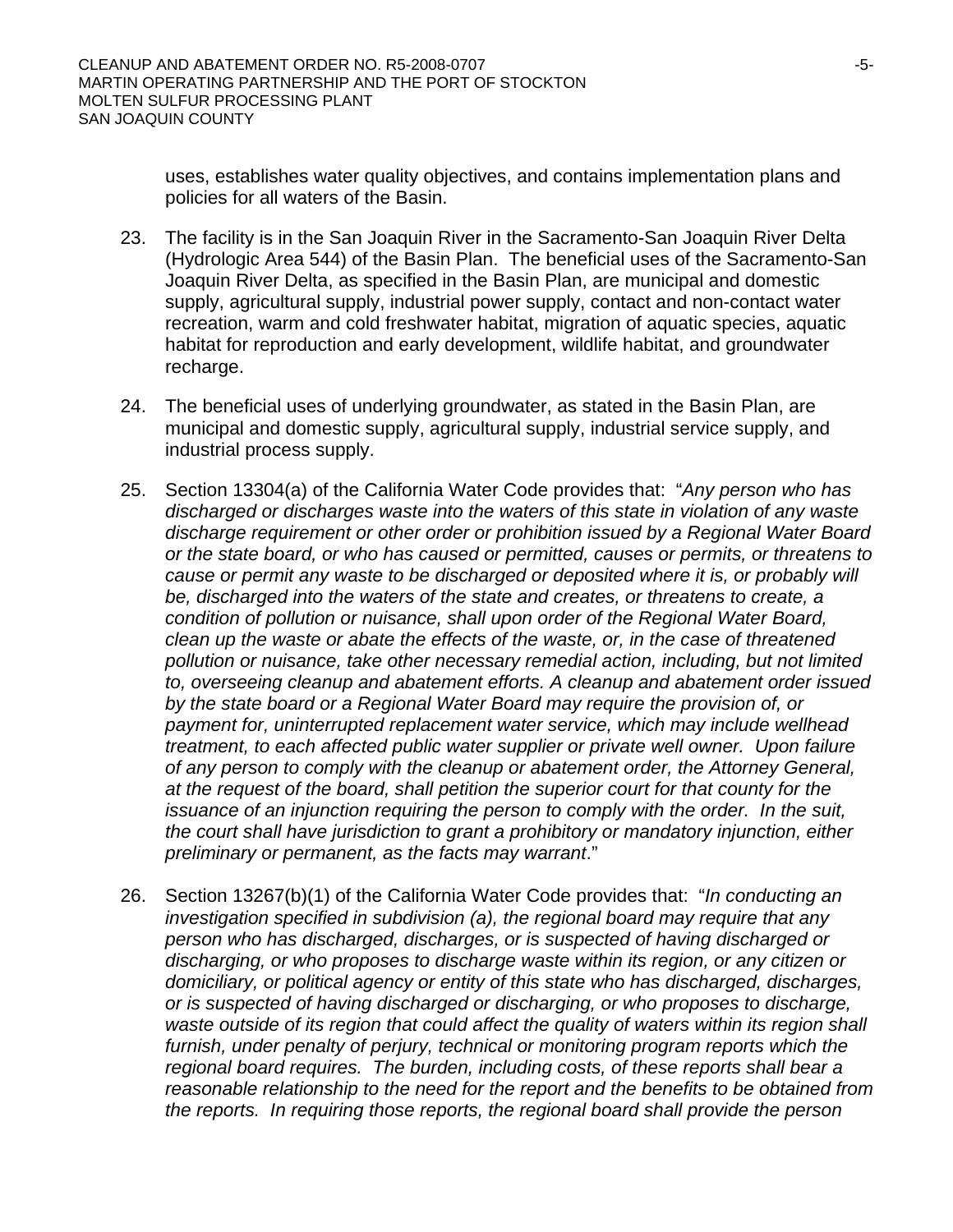*with a written explanation with regard to the need for the reports, and shall identify the evidence that supports requiring that person to provide the reports*."

- 27. The technical reports required by this Order are necessary to ensure compliance with this Cleanup and Abatement Order, and to ensure the protection of the waters of the state. The Discharger owns and operates the facility that produces sulfur prill and leachate subject to this Order.
- 28. The issuance of this Order is an enforcement action taken by a regulatory agency and is exempt from the provisions of the California Environmental Quality Act, pursuant to California Code of Regulations, title 14, section 15321(a)(2).
- 29. Any person affected by this action of the Regional Water Board may petition the State Water Resources Control Board (State Water Board) to review the action in accordance with California Code of Regulations, Title 23, section 2050 through 2068. The petition must be received by the State Water Board within 30 days of the date of the issuance of this Order. Copies of the law and regulations applicable to filing petitions are available at <http://www.waterboards.ca.gov/wqpetitions/index.html>and will be provided upon request.

**IT IS HEREBY ORDERED** that, pursuant to Sections 13304 and 13267 of the California Water Code, Martin Operating Partnership and the Port of Stockton shall cleanup and abate, forthwith, the molten sulfur processing facility.

"Forthwith" means as soon as is reasonably possible. Compliance with this requirement shall include, but not be limited to, completing the tasks listed below.

Any person signing a document submitted under this Order shall make the following certification:

*"I certify under penalty of law that I have personally examined and am familiar with the information submitted in this document and all attachments and that, based on my knowledge and on my inquiry of those individuals immediately responsible for obtaining the information, I believe that the information is true, accurate, and complete. I am aware that there are significant penalties for submitting false information, including the possibility of fine and imprisonment."* 

- 1. **Beginning with the first quarter 2009**, the Discharger shall conduct quarterly groundwater monitoring according to the MRP R5-2008-0825
- 2. By **31 October 2008**, the Discharger shall submit the following:
	- a. A scaled Comprehensive Site Map showing the proposed location of the new AST, existing and proposed paved areas, bare earth areas, below grade vaults and sumps, any leachate drainage and collection/conveyance systems, any above ground conveyor, the prill storage area, stormwater sampling locations, and leachate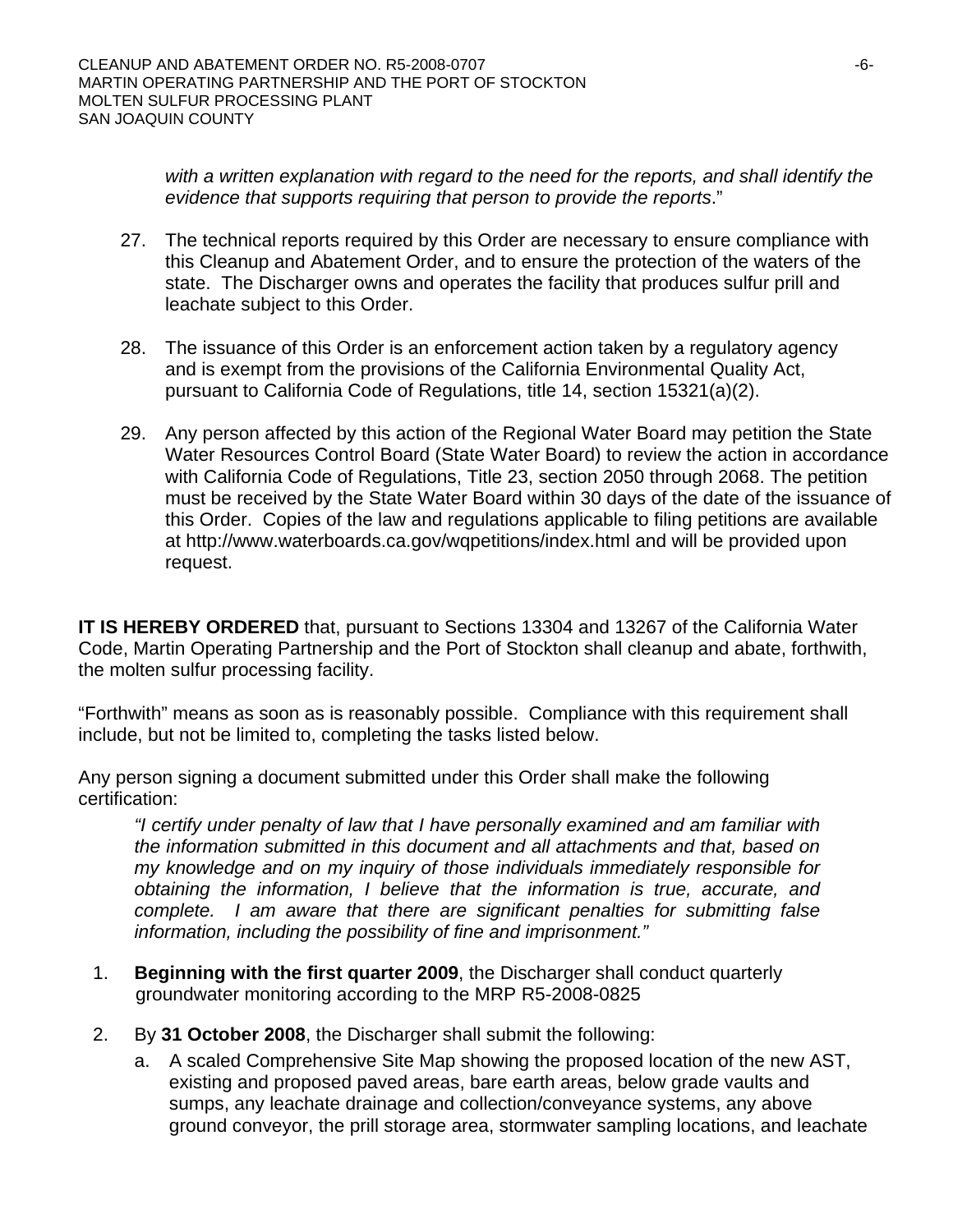swales, ditches, and piping. The surface area of the prill stockpile and sulfur-contact areas shall be included. A hard copy (11"x17") and electronic format (i.e., PDF) file shall be submitted.

- b. A 12-month water balance with the local monthly mean precipitation (based on a 100-year precipitation event), inflow, storage capacity, outflow, evaporation, and rainfall from a 100-year 24-hour event storm event. Inflow shall include drainage from the sulfur-contact surface areas, leachate, process water, make-up water, any leachate that enter sumps, and any other liquid that enters the process. The source and monthly usage of supply water shall be included in the water balance.
- c. An Operations and Maintenance Plan (O&M Plan) for any part of this facility that stores sulfur, stores or conveys leachate or liquids that have come in contact with sulfur, and for any structure that is designed to contain the sulfur, leachate, and prill. The O&M Plan shall contain a list of all sumps, ditches, swales, above ground storage tank (ASTs), and piping that contain or convey sulfur contact-water or leachate. The O&M Plan shall contain a copy of the comprehensive site map (described above). At a minimum, the O&M Plan shall contain a routine schedule, procedures, and logbooks or forms to document work, as follows:
	- i) The annual inspection and leak detection tests, repairs, and retests for the AST, all sumps, and leachate conveyance systems.
	- ii) Logbook (or similar) to record the leak detection test results.
	- iii) Logbook (or similar) to schedule and perform repairs on any equipment that failed the leak detection test.
	- iv) Measures to prevent prill from discharging outside the prill storage area, including measures to prevent the discharge of prill off of the overhead conveyor (that dumps prill onto the stockpiles).
	- v) Measures to prevent the formation of ponded surface water (with a pH less than 6.5 SU or greater than 8.5 SU) outside the prill storage area.
- 3. By **31 January 2009**, the Discharger shall submit the following:
	- a. Certification that a new wall to match the existing east wall has been installed on the east side of the stockpile area.
	- b. Certification that the below grade vaults, sumps, and basins have been epoxycoated.
	- c. Certification that the leachate sumps and leachate conveyance system have passed any leak detection tests.
	- d. Verification that poles and additional windscreens have been installed around the entire perimeter of the prill storage area.
	- e. Certification that stockpiles do not, and will not at any time in the future, extend above the upper limits of the windscreens. The certification must include the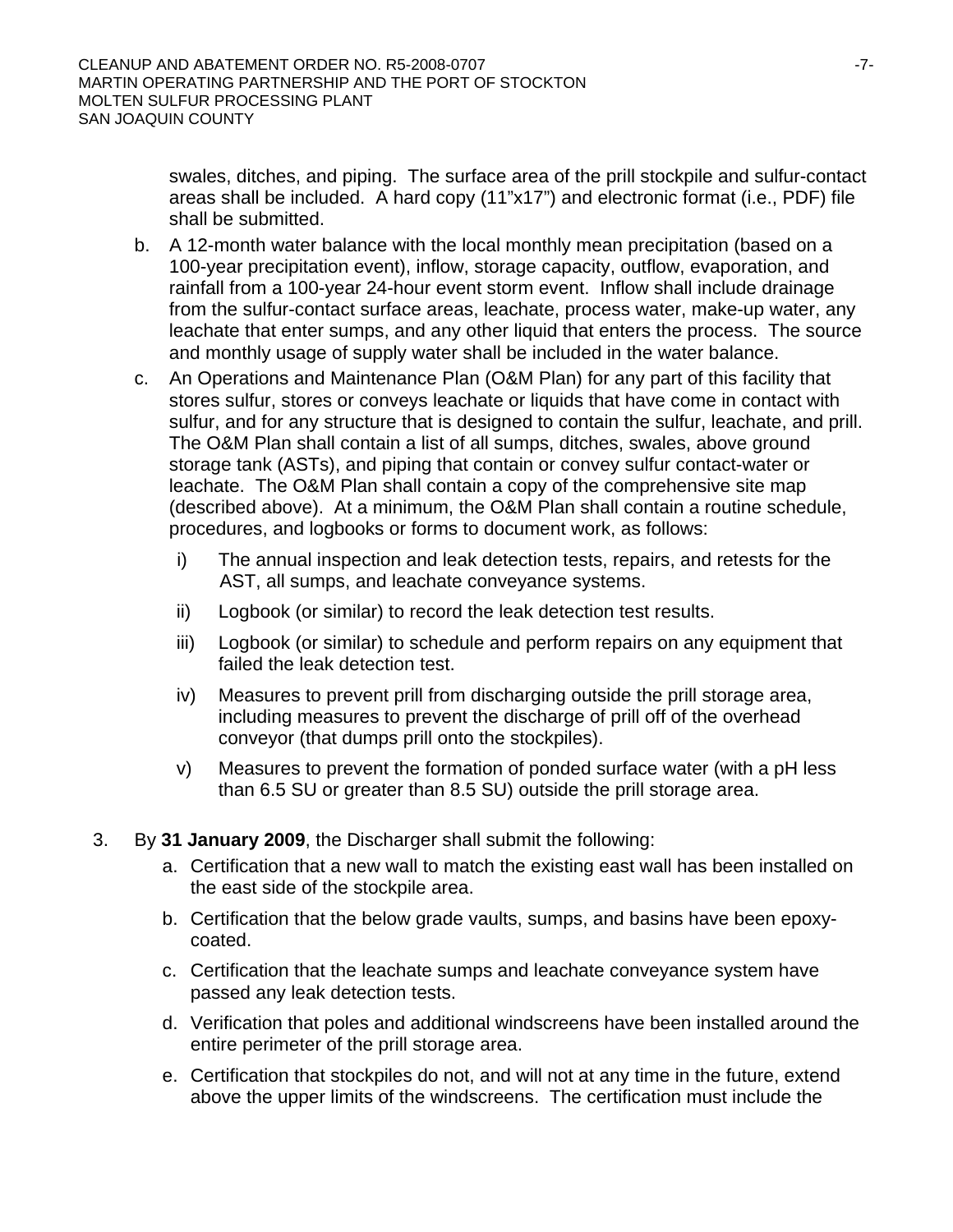maximum height of stockpiles and maximum height of windscreens. Additionally, the Discharger must maintain the stockpiles below that maximum value.

- f. Alternatively, the Discharger may submit a technical engineering report certifying that the windscreen height and extent, the dropping of prill from the conveyor onto stockpiles, and the windscreen material, locations, and gaps will prevent windblown sulfur and drift from leaving the prill storage area. The report must provide the height of the sulfur stockpiles and the height of the conveyor above which wind drift may occur. The Discharger must maintain the piles below that value. The report must be prepared under the direct supervision of a California Registered Civil Engineer and must be signed and stamped by the registered professional.
- 4. By **31 March 2009**, the Discharger shall submit a report certifying continuous and uninterrupted operation of the 481,000-gallon concrete AST has commenced; that the two Hypalon-lined ponds have been removed from service and the area has been backfilled; that pavement at the "bone yard" has been installed; and that pavement from the south end of the storage yard to the entrance road has been installed.

In accordance with California Business and Professions Code Sections 6735, 7835, and 7835.1, engineering and geologic evaluations and judgments shall be performed by or under the direction of registered professionals competent and proficient in the fields pertinent to the required activities. All technical reports specified herein that contain workplans for, that describe the conduct of investigations and studies, or that contain technical conclusions and recommendations concerning engineering and geology shall be prepared by or under the direction of appropriately qualified professional(s), even if not explicitly stated. Each technical report submitted by the Discharger shall contain the professional's signature and stamp of the seal.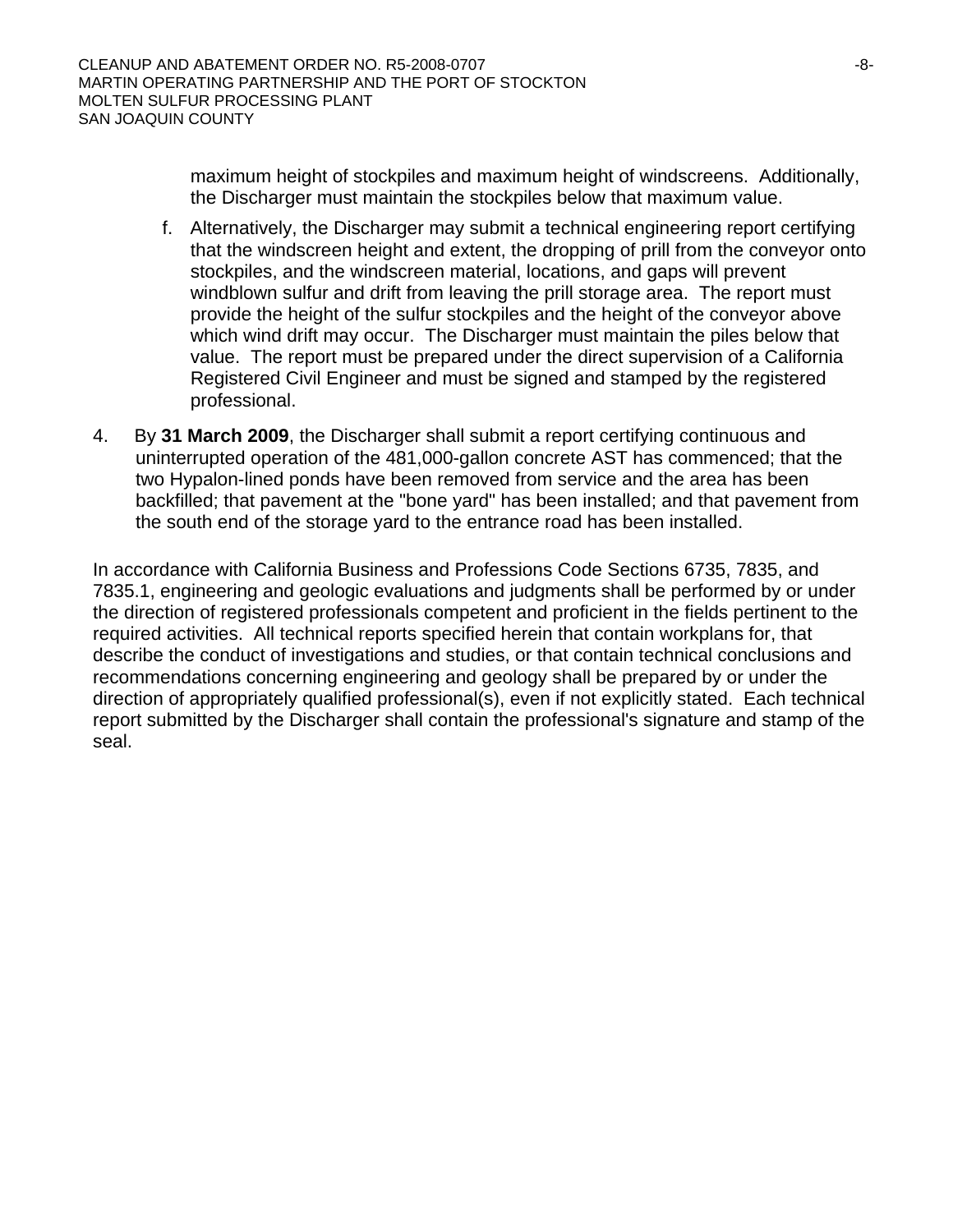If, in the opinion of the Executive Officer, the Discharger fails to comply with the provisions of this Order, the Executive Officer may refer this matter to the Attorney General for judicial enforcement or may issue a complaint for administrative civil liability.

Failure to comply with this Order may result in the assessment of an Administrative Civil Liability up to \$10,000 per day of violation pursuant to the California Water Code sections 13268, 13350 and/or 13385. The Regional Water Board reserves its right to take any enforcement actions authorized by law.

This Order is effective upon the date of signature.

PAMELA C. CREEDON, Executive Officer

 July 23, 2008 (Date)

Attachments:

Attachment A-Vicinity Map Attachment B-Site Layout Attachment C-Monitoring Well Locations

MB: 28-Jul-08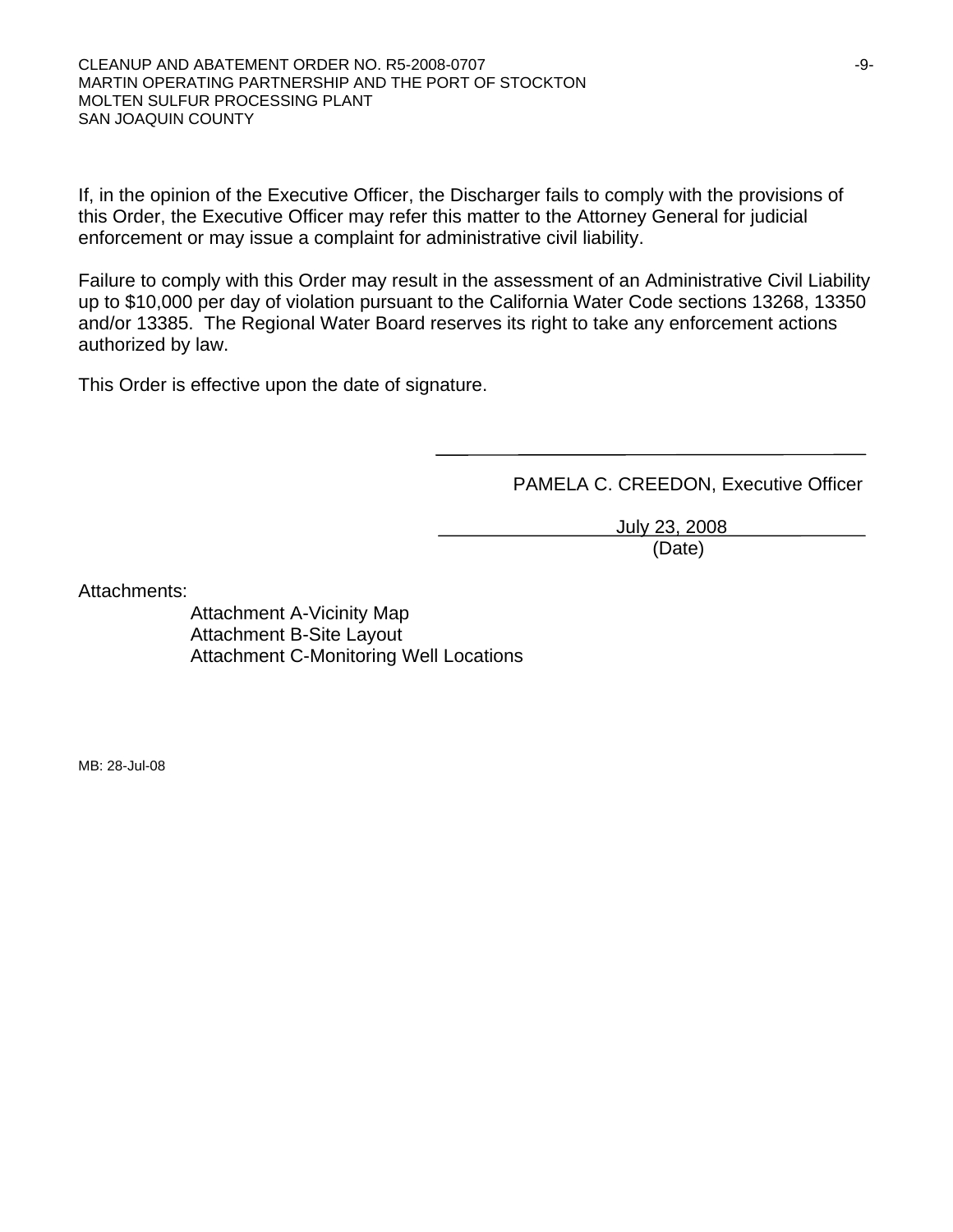CLEANUP AND ABATEMENT ORDER NO. R5-2008-0707 MARTIN OPERATING PARTNERSHIP AND THE PORT OF STOCKTON MOLTEN SULFUR PROCESSING PLANT SAN JOAQUIN COUNTY



Martin Operating Partnership 2717 West Washington Street, Stockton, CA Vicinity Map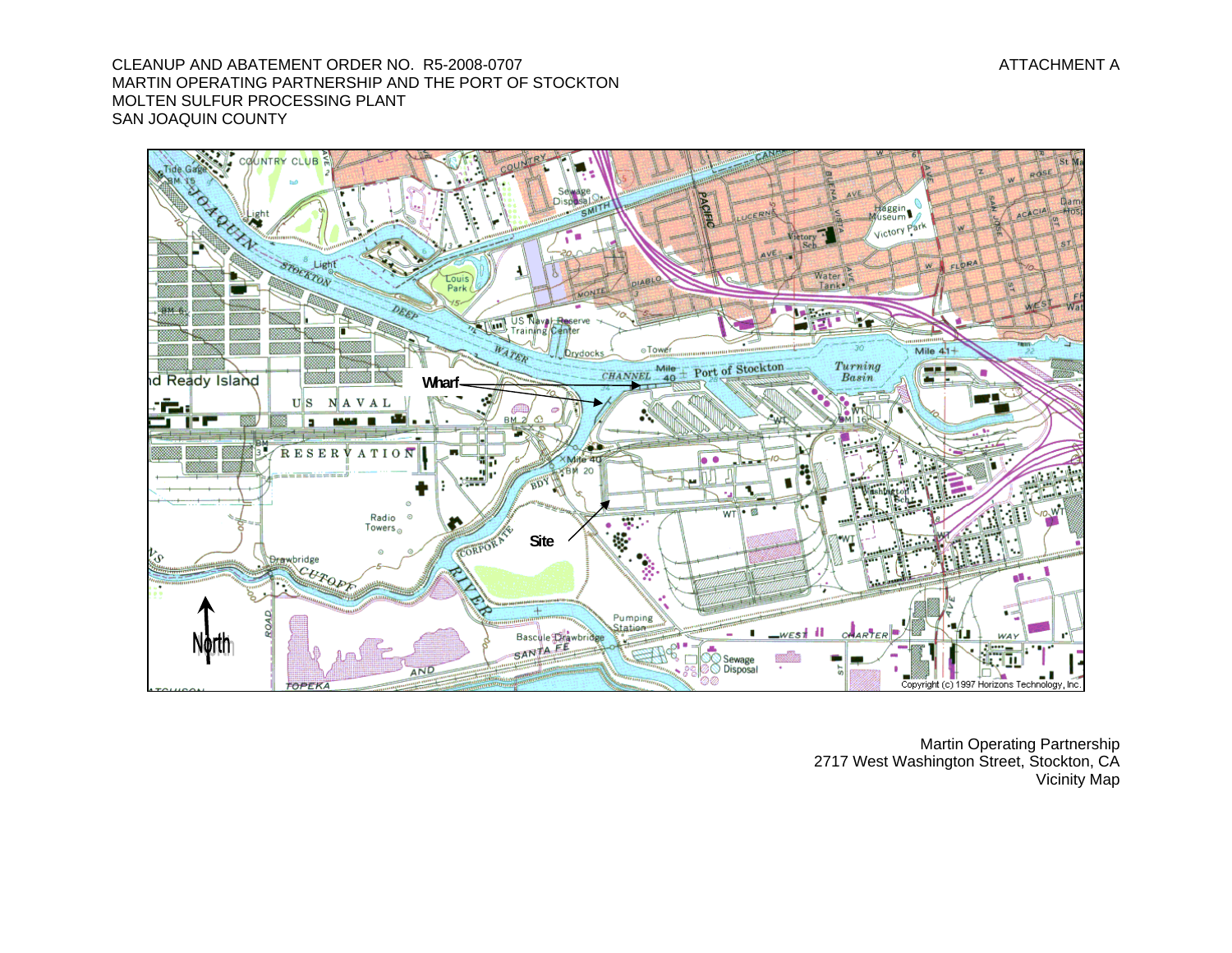